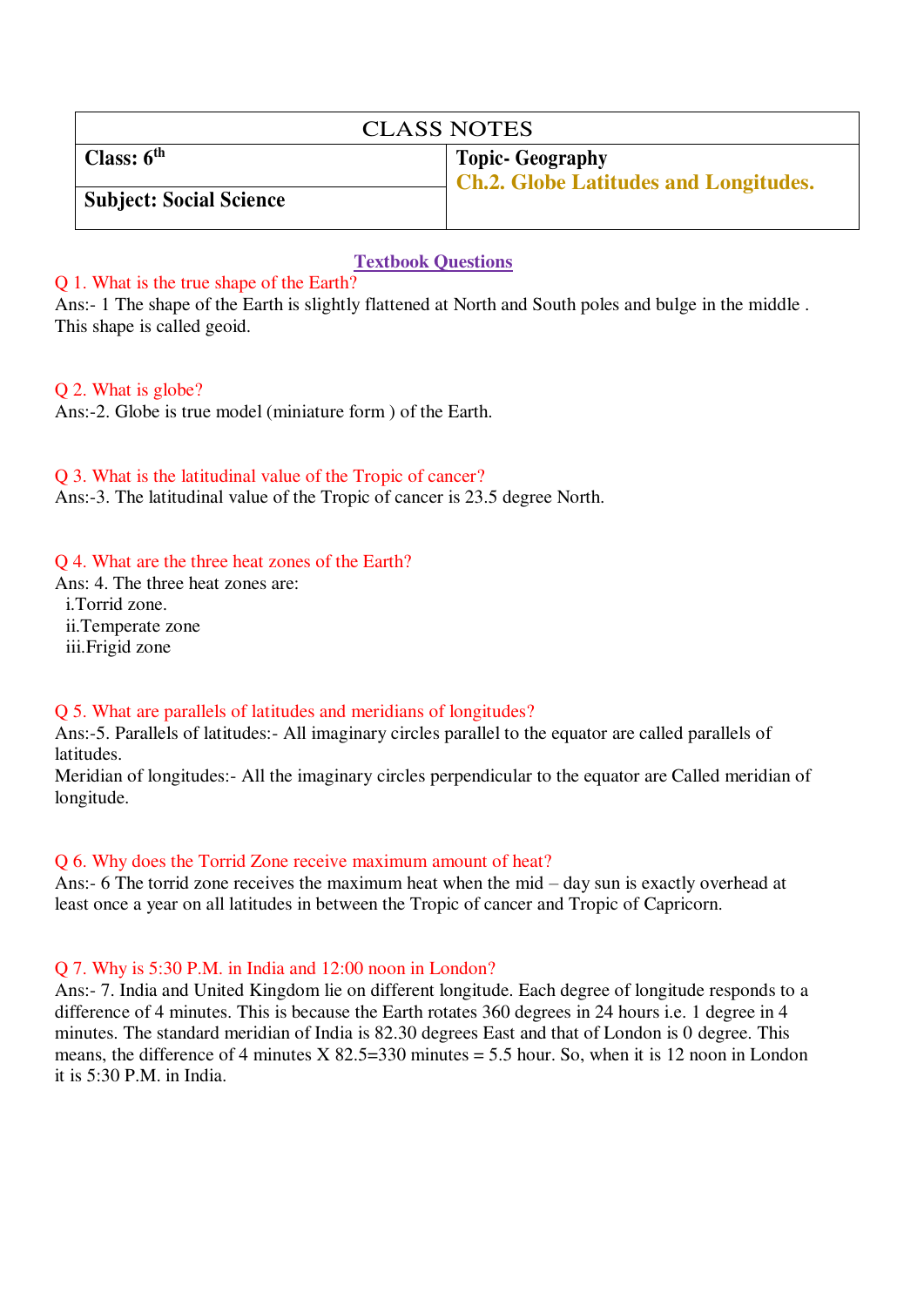## **Additional Questions**

# **Q1. What are the advantages and disadvantages of Globe?**

# Ans: **Advantages-**

- I. It is a true model (miniature) form of the earth.
- II. It gives a better idea of parallels of latitude and meridians of longitude.<br>III. It gives the ideas of tilt of the Earth's axis.
- It gives the ideas of tilt of the Earth's axis.

# **Disadvantages-**

- I. It is difficult to carry it anywhere.
- II. It cannot be used to study the specific part of the Earth.
- III. It does not show towns, cities, districts, roads, railways etc.

# **Q2. Differentiate between Latitude and Longitude.**

| Ans: |  |  |
|------|--|--|
|      |  |  |

| <b>Latitude</b>                                                                   | <u>Longitude</u>                                                                                                |
|-----------------------------------------------------------------------------------|-----------------------------------------------------------------------------------------------------------------|
| 1. Latitudes are the lines running from<br>east to west.                          | The semi-circular lines running from the<br>north pole to south pole are called<br>Longitude.                   |
| 2. Latitude have equal distance between<br>them. They are parallel to each other. | 2. The distance between longitudes<br>decreases as we go towards poles. They<br>are not parallel to each other. |
| 3. They are 181 in numbers.                                                       | 3. They are 360 in numbers.                                                                                     |

## **Q3. What is Prime Meridian? Why is it important?**

**Ans:-**The Prime Meridian divides the earth into two halves, the eastern hemisphere and the western hemisphere. It passes through Greenwich near London. Its value is 0° longitude.

 It is important because from it we can navigate whether we are going east or west. It is also helpful in determining time zone.

## **Q4. Differentiate between Torrid zone and Frigid zone.**

**Ans:-** 

|      | <b>Torrid zone</b>                                                                  |     | <b>Frigid zone</b>                                                                                                                              |
|------|-------------------------------------------------------------------------------------|-----|-------------------------------------------------------------------------------------------------------------------------------------------------|
|      | Torrid means hot. It is the hottest region of<br>the earth.                         | i.  | Frigid zone is the coldest region of the<br>earth.                                                                                              |
| ii.  | It lies between Tropic of Cancer and<br>Tropic of Capricorn.                        | ii. | This zone lies between Arctic Circle and<br>North pole in Northern Hemisphere and<br>Antarctic Circle and South pole in<br>Southern Hemisphere. |
| iii. | The mid-day sun is over head at least twice iii.<br>in a year on the entire region. |     | Sun rays are slanting.                                                                                                                          |

### **Q4. Why do we need standard time?**